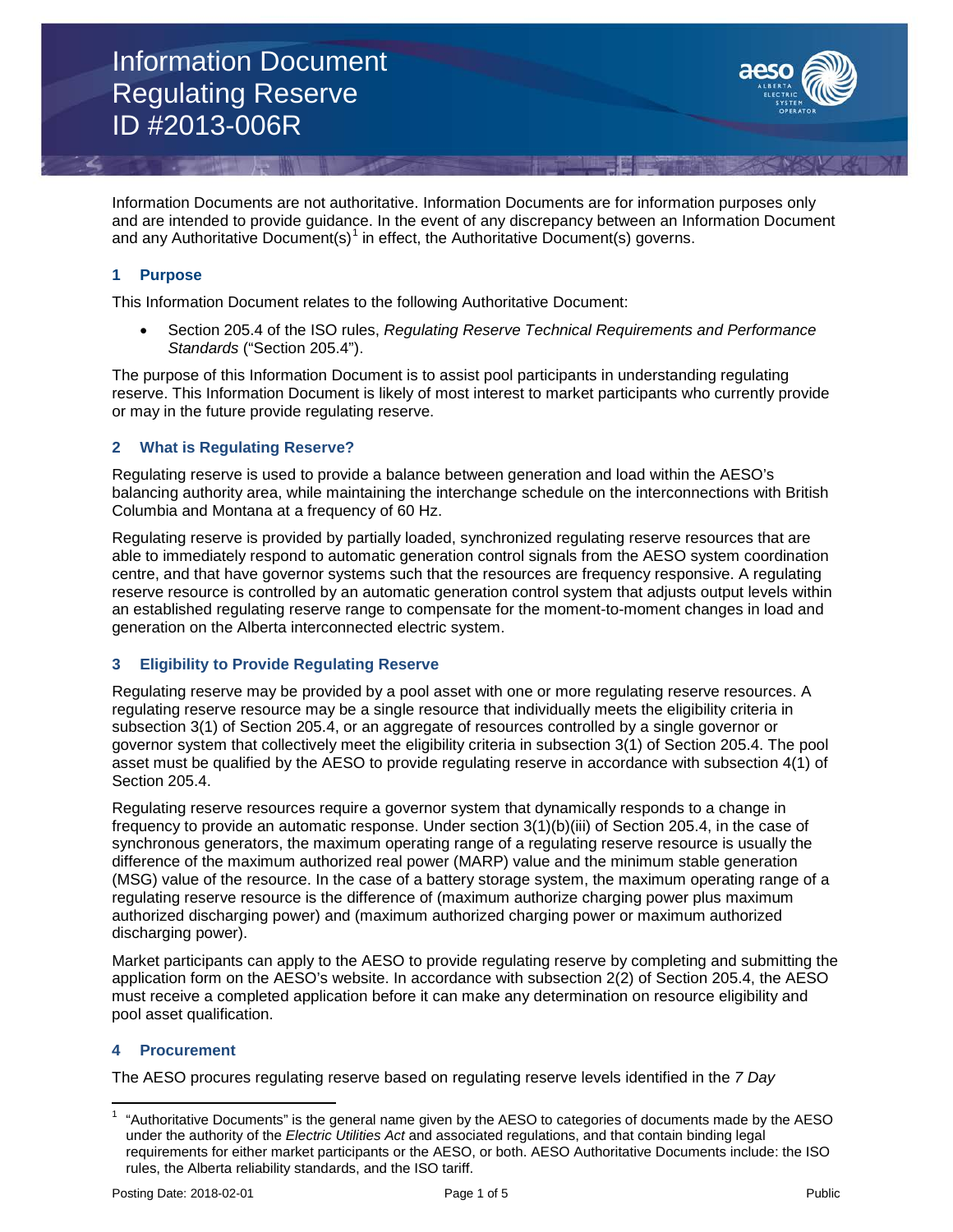Information Document Regulating Reserve ID #2013-006R



*Forecast of Operating Reserves Volumes* report located on the [AESO's website.](https://www.aeso.ca/market/market-and-system-reporting/) The AESO normally procures regulating reserve from the Alberta Watt-Ex Exchange, operated by Watt-Ex, but may use other means under certain circumstances. The AESO may adjust the volume of regulating reserve in real-time based on actual system conditions. Refer to ID #2013-005R, *Operating Reserve* for more information on procurement.

#### **5 Dispatches**

When regulating reserve is dispatched, the operator of a pool asset with a regulating reserve resource that supplies regulating reserve provides the AESO with the high regulating reserve limit, the low regulating reserve limit and the control status through Supervisory Control and Data Acquisition (SCADA). The low regulating reserve limit for generators equals the energy dispatch or transmission must run output, whichever is greater, plus the amount of contingency reserve directed by the AESO for that asset. The high regulating reserve limit equals the low regulating reserve limit plus the amount of regulating reserve dispatched by the AESO for that asset. The difference between the high and low limits is the regulating reserve range.

The regulating reserve range consists of the total amount of real power (MW) made available for automatic generation control operation between the upper and lower regulating limits of each regulating reserve resource. Automatic generation control performance is monitored using the NERC control performance standards as defined in Alberta Reliability Standard BAL-001-AB-0a, *Real Power Balancing Control Performance*.

The AESO then sends a signal through automatic generation control to a pool asset that establishes the pool asset's output level within its regulating reserve range.

If the pool asset has more than one regulating reserve resource, the pool participant may use an aggregate of those regulating reserve resources to produce the required response to the dispatch.

## **5.1 Concurrent Regulating Reserve and Energy Dispatches**

If a pool participant receives an energy dispatch while providing regulating reserve, it must continue to fully provide the regulating reserve in accordance with Section 205.4. While the pool asset is ramping up or down to the new energy dispatch level, the pool asset should also continue to fully provide the regulating reserve; the high regulating reserve limit and the low regulating reserve limit move up and down accordingly while maintaining the regulating reserve range. The diagram below provides an example of expected behaviour.

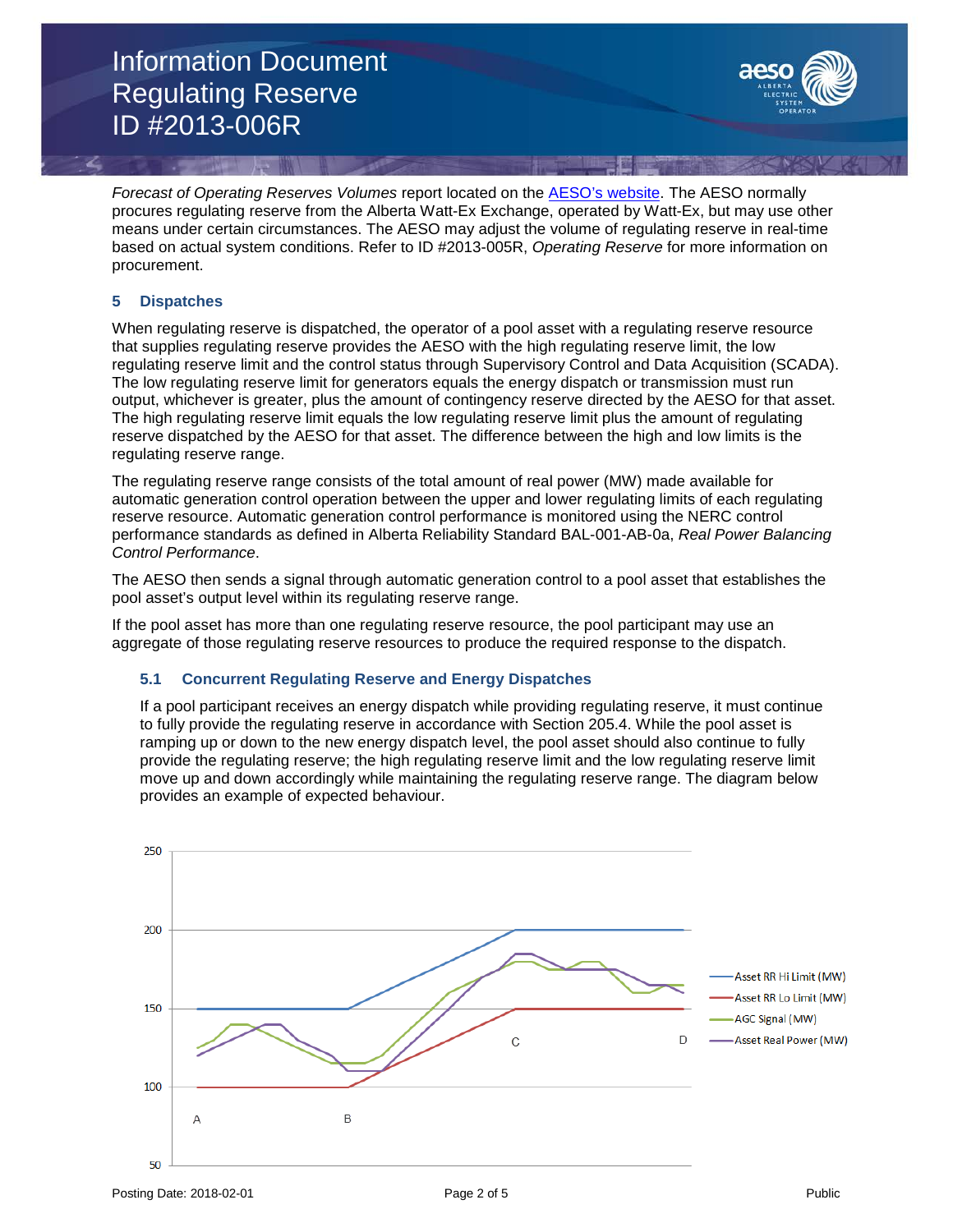

- A Pool asset at initial energy dispatch (100MW) & RR dispatch (50MW).
- B Pool asset receives new energy dispatch (150MW).
- B to C Pool asset ramps up to new energy dispatch (150MW), full RR range provided while ramping, RR provided in accordance with Section 205.4 while ramping.
- C Pool asset at new energy dispatch (150MW) & RR dispatch (50MW).

## **6 Technical Requirements and Performance Standards**

During normal automatic generation control operation, the AESO master controller issues MW set point signals that are representative of the real power level that the asset is required to ramp to. A set point signal to increase the real power level may follow a previous set point signal to increase the real power level, and similarly, a set point signal to reduce the real power level may follow a previous set point signal to reduce the real power level. MW set point signals may also include reversals, where a set point signal to increase the real power level follows a set point signal to reduce the real power level, or a set point signal to decrease the real power level follows a set point signal to increase real power level. The automatic generation control master controller may issue reversals as often as every four (4) seconds.

Section 205.4 sets out the requirements for a minimum ramp rate. There is no limit to the maximum ramp rate.

The coordinated response expectation stated in subsection  $6(1)(c)$  of Section 205.4 mean that plants participating in automatic generation control must be designed such that governor control to off-frequency conditions is coordinated with any other controls at the plant (e.g., unit load controllers, plant load controllers, etc). The coordination is such that:

- non-governor control loops do not alter the natural MW response of the resource's governor;
- non-governor control loops can be adjusted by a change in the automatic generation control signal;
- the resource output will change due to the change in automatic generation control signal and still include the natural MW response of the resource's governor; and
- "actual" pool asset output equals automatic generation control signal + frequency response of the resource(s).

NERC's Reliability Guideline: Primary Frequency Control document outlines how this coordinated response can be achieved. The document can be found here:

## [http://www.nerc.com/comm/OC\\_Reliability\\_Guidelines\\_DL/Primary\\_Frequency\\_Control\\_final.pdf](http://www.nerc.com/comm/OC_Reliability_Guidelines_DL/Primary_Frequency_Control_final.pdf)

A pool asset that is under dispatch to provide regulating reserve is required to maintain its output within a tolerance of the latest automatic generation control signal in accordance with subsection 5(7) of Section 205.4. This tolerance is applied at the pool asset level. For example, when multiple regulating reserve resources within the same pool asset are providing regulating reserve at the same time, the tolerance applies to the pool asset as a whole and not to each resource individually.

## **7 Test Description**

The pool asset providing regulating reserve is tested, in accordance with subsection 10 of Section 205.4, to determine whether it demonstrates an ability to ramp in response to automatic generation control master controller set point signals. The pool asset providing regulating reserve is made available to the system controller according to a pre-arranged schedule for at least an eight (8)-hour period. A general guideline for testing is set out in the regulating reserve test description below, and illustrated in Appendix 1. The regulating reserve test may be adjusted in real time as deemed necessary by the AESO based on system conditions and/or observed responses from the pool asset undergoing the test.

The regulating reserve test is conducted as follows:

a) the regulating reserve range for a pool asset providing regulating reserve is set at the maximum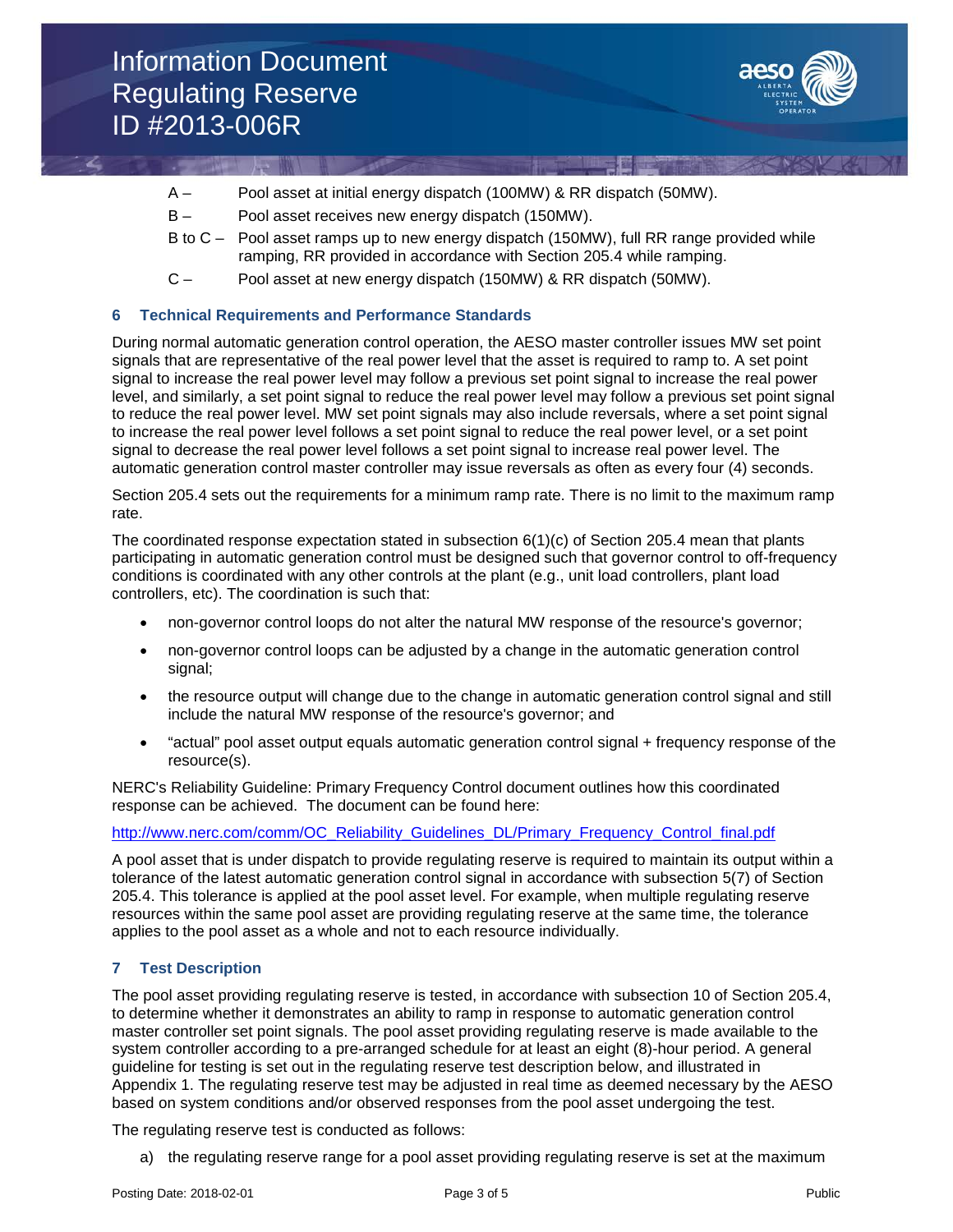

regulating reserve range the pool asset is capable of;

- b) the pool asset providing regulating reserve is ramped to approximately the mid-point of the regulating reserve range and then the following tests are carried out;
	- (i) ramp the real power of the pool asset providing regulating reserve to the high limit of the regulating reserve range, using automatic generation control signals;
	- (ii) ramp the real power of the pool asset providing regulating reserve from the high limit down to the low limit of the regulating reserve range at the lower ramp rate, using automatic generation control signals;
	- (iii) ramp the real power of the pool asset providing regulating reserve from the low limit back up to the high limit of the regulating reserve range at the raise ramp rate, using automatic generation control signals;
	- (iv) ramp the real power of the pool asset providing regulating reserve down to about mid-point of its regulating reserve range at the lower ramp rate, using automatic generation control signals;
	- (v) ramp up the real power of the pool asset providing regulating reserve by a real power value of approximately 1/10th of the regulating reserve range, using automatic generation control signals. Without delay, using automatic generation control signals, ramp down the real power of the pool asset providing regulating reserve by a real power value of approximately 1/10th of the regulating reserve range; and
	- (vi) record the real power of the pool asset providing regulating reserve at the last target position for five (5) minutes and observe any drift.
- c) the response of the pool asset providing regulating reserve is recorded and the following characteristics are observed:
	- (i) delay to start response of the pool asset providing regulating reserve as measured from the start of a ramp sequence;
	- (ii) overshoot or undershoot of the pool asset providing regulating reserve upon termination of a control sequence, as measured from the expected target point;
	- (iii) ability of the pool asset providing regulating reserve to meet the minimum ramp rate; and
	- (iv) stability of the pool asset providing regulating reserve at the end of each test ramp and at the conclusion of the test, measured as the drift from the desired target point.

If, throughout this test, the pool asset providing regulating reserve is able to operate within the regulating reserve range without manual intervention of the operator with respect to the pool asset providing regulating reserve, the pool asset has met the requirements of this test.

## **8 Appendices**

Appendix 1 – *Test Sequence for Regulating Reserve*

#### **Revision History**

| Posting Date | Description of Changes                                                                      |
|--------------|---------------------------------------------------------------------------------------------|
| 2018-02-01   | Revisions to align with amended Operating Reserve rules in effect<br>as of February 1, 2018 |
| 2016-09-28   | Administrative amendments                                                                   |
| 2014-12-23   | Initial Release                                                                             |